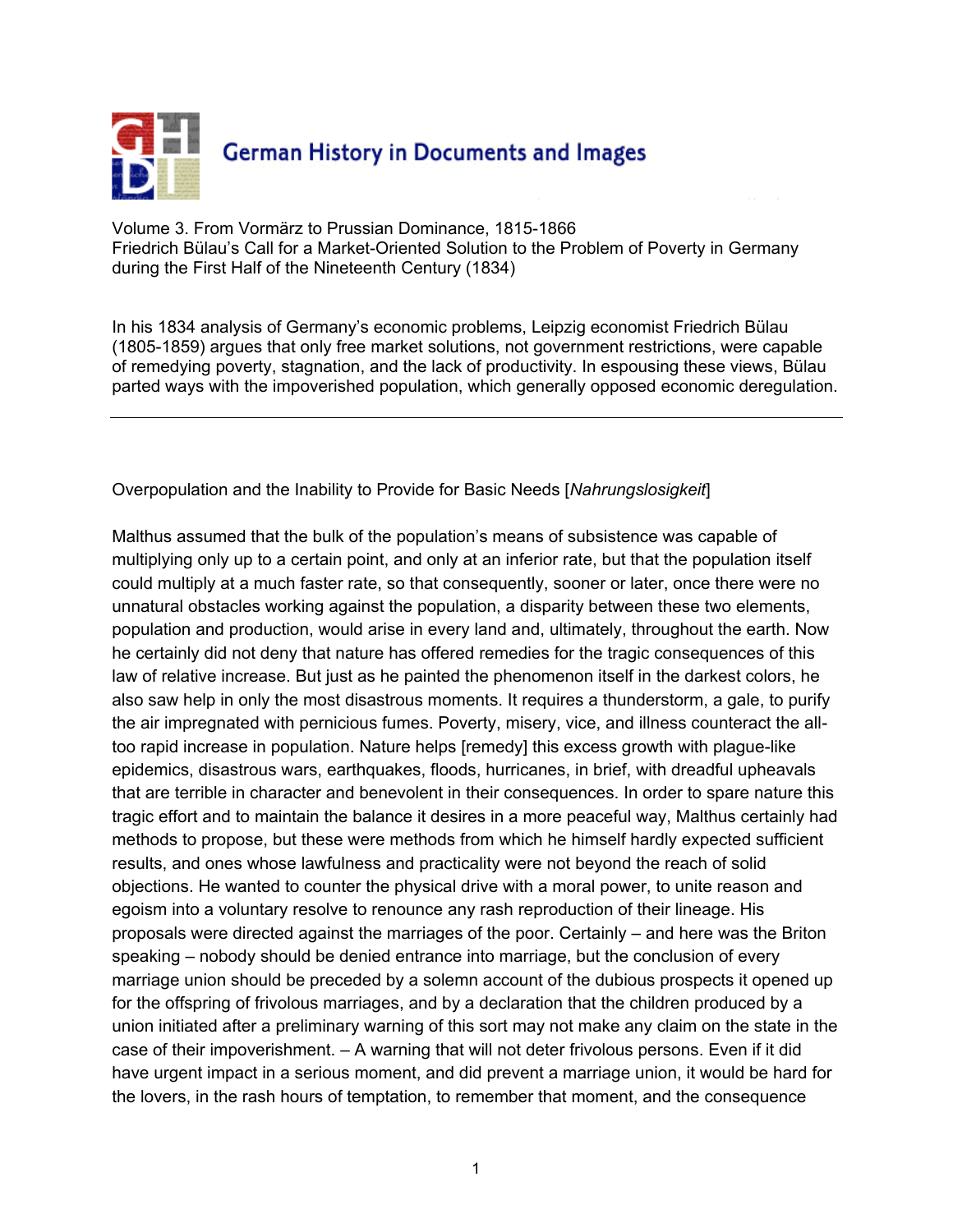would then be that one had simply prevented the well-ordered and therefore least harmful relationship of marriage, [only] to see the same results emerge to greater disadvantage from an out-of-wedlock tie. Who, furthermore, is watching out for the unexpected blows of fate? The young married couple approached the altar with reasonable prospects. Knowledge, diligence, and health guaranteed them the means to establish some moderate good fortune. An unfavorable economic situation robs [them of] opportunity, a lengthy illness of the energy to work, and, abandoned to impoverishment, they see their children affected by the dire consequences of a step they had dared to take in good faith! What, ultimately, is the point of a threat that morally cannot be carried out? As long as a feeling for humanity still lives in the human breast, as long as one still grants sympathy even to the person at fault (not to mention the blameless person) and helps where one is capable of helping, the unfortunate children of nature will not be ostracized by humanity, abandoned, surrendered to death from starvation, the unhappy offspring of carelessness and misfortune will not be punished for the errors or setbacks of their parents. If the children are there in the first place, the state cannot allow them to starve.  $[\ldots]$ 

In our time, a sudden anxiety has spread among the rich, and they would like to safeguard themselves at any price against the danger they fear from the growing misery of the poor. If they were to take the most natural measures and make it easier for the poor to lift themselves up through their own efforts to a higher level of physical and spiritual welfare, this would help both them and the whole [of society]. But they are merely trying to look after themselves at the cost of the poor, and they believe that they have removed the danger when they have used new restrictions to entrench themselves against the working classes, consequently intensifying the cause of the danger. The proposals for laws to prevent marriage among so-called persons without means [*sogenannter nahrungsloser*] have emanated from this spirit. Those regarded as without means [*nahrungslos*] are not, say, those who have no income and are simultaneously incapable of working, e.g. distinguished spendthrifts who have learned nothing; instead, that person is counted as without means who possesses valuable capital in his natural powers – and the interest on this capital could feed him – and who also has the will to exert these powers in support of himself and his family and for the benefit of the commonweal, but whom civic institutions themselves, the laws of the rich, the guild articles, the privileges of the cities, and the tariff laws of the state have deprived of the opportunity to earn his bread in an honest manner. If one takes the tools of the trade away from a poor shoemaker in the country who hasn't [just] patched up a pair of boots but has [actually] manufactured them, and [then] we bemoan his wife and six children, whom he had, up until that point, honestly fed and faithfully raised, then one is certainly responding with the moral indignation of the fortunate: why did the man have to marry and bring children into the world? Why? Because he is also susceptible to love and doubly in need of it in his depressed condition. Because he is a human being and because he still believes that marriage is a moral relationship and, for anyone for whom it is somehow possible, a duty. If you prohibit marriage for the poor, then you have insulted human dignity most insolently, pronounced terrible scorn on the most natural equality, torn apart the holiest feelings, and you have taken from your fellow human and fellow citizen the last wellspring of innocent joy, the bond that brings him closer at some moments to the level of more high-minded human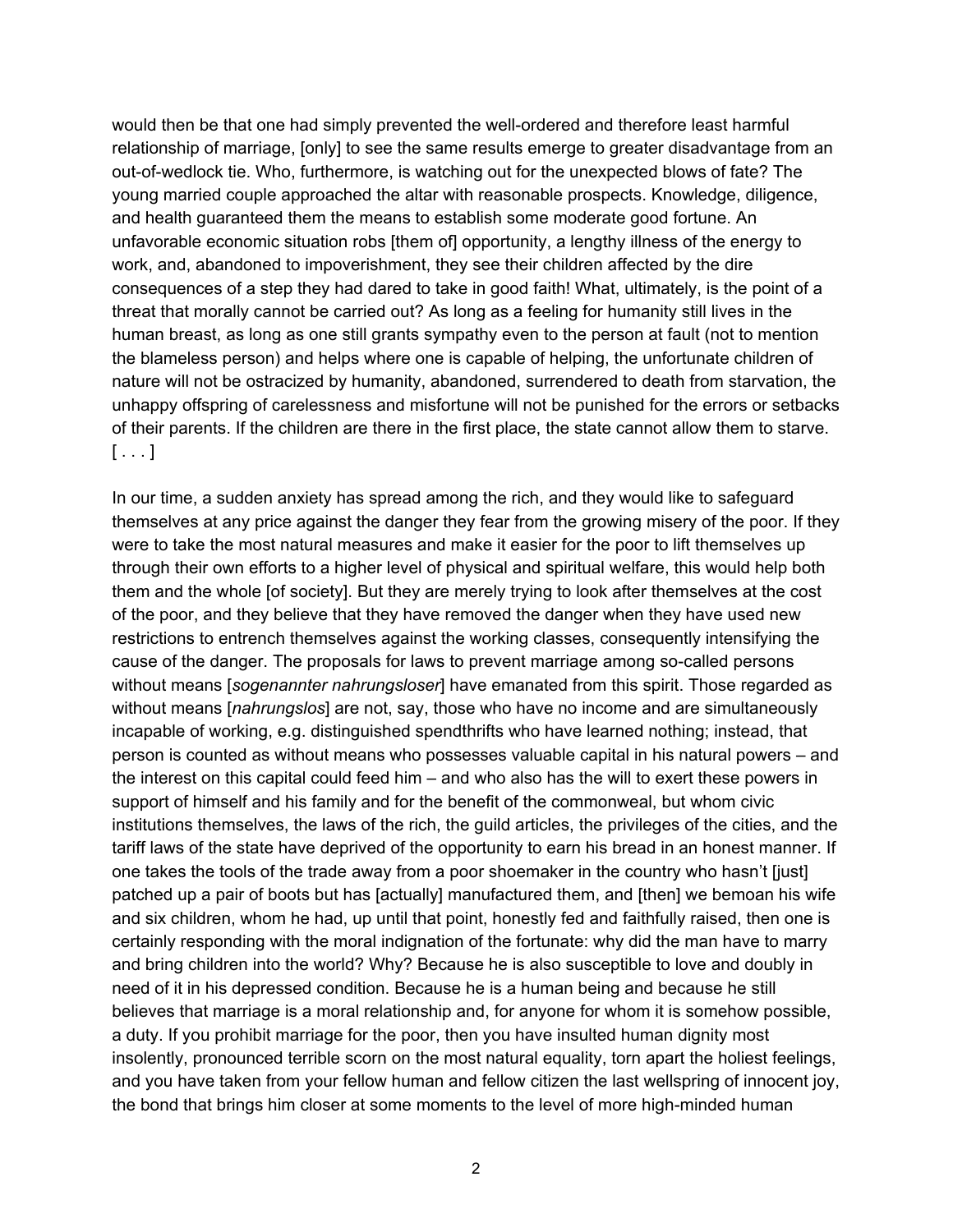beings, that binds him to his hearth, to his parish, that makes religion venerable and civil society dear to him, that makes the present valuable and the future important for him – you have obstructed this wellspring for him, deprived him of this bond, robbed him of everything that goes beyond the most common egoism. And then you still demand that he should be a diligent and frugal worker, a good, moral, and law-abiding man, a loyal, peaceful, and grateful citizen. These are such purely human feelings: marital tenderness, fraternal and maternal love; it is so little and yet means so much to the poor. For us, these pleasures are replaced by fatherland, science, business; the poor and unfortunate man has nothing except them. If you make it impossible for him to satisfy his natural instinct in a moral form, then you would have to privilege the extramarital version, then [go ahead and] hire street whores and give them away gratis to the people, build foundling houses, and then take a look at what kind of generation you have called forth. Of course, the population will not become so alarming, since fortunately most [people] are not the products of out-of-wedlock unions. It is hard to write calmly about this subject. Law, morality, religion, and policy all rebel equally against these proposals. [ . . . ]

In recent times, one has returned to the methods of old and is recommending emigration as the only way to get rid of excess population in a manner beneficial to both sides. At least this provides an opportunity for our anxious rich to get the poor out of sight! Freedom to emigrate should certainly remain, because without this the state would be a dungeon. But the decision to leave the homeland of one's fathers – the places in which one dreamed one's youthful dreams, in which everyone has enjoyed at least a few moments of happiness, found at least something that is near and dear to him – is a major decision, and it should not be expected that many will freely seize this opportunity. It would also be at least unworthy of the state to use its institutions to drive part of the population out of the country, regardless of what fate holds for it abroad. With the exception of extraordinary strokes of luck, this can only prove favorable if the emigrant possesses capital assets or skills that he was not able to utilize at home but can certainly exploit abroad. Nobody is glad to see those with the former [capital assets] emigrate. With respect to the latter, it should be incumbent upon the state to create advance opportunities for the useful pursuit of these same [skills] at home. Should the state encourage emigration, support the emigrants, provide them with funds? Apart from the fact that this would involve a shameful confession, it might easily absorb sums that could be used at home to arrive at the same goal.  $[ \ldots ]$ 

One can only call a country overpopulated when it has more inhabitants than it is capable of supporting after all of the resources of nature and human strength have been fully developed. And a population is supported when it is possible for everyone to satisfy his basic needs through an exertion of effort. If the latter is not the case – if many among the people have to do without admittedly basic needs, e.g., healthy, nourishing food, comfortable, warm, and practical clothing, spacious living quarters, a truly educational upbringing, yes, if they languish in distress and poverty and even proceed to crime – then all of this offers still no proof of overpopulation, as long as it has not actually been demonstrated that all of the help at the disposal of a country has been exhausted or that the distress of the many does not have its basis in the affluence of the few. The condition of overpopulation is fundamentally different from the situation in which a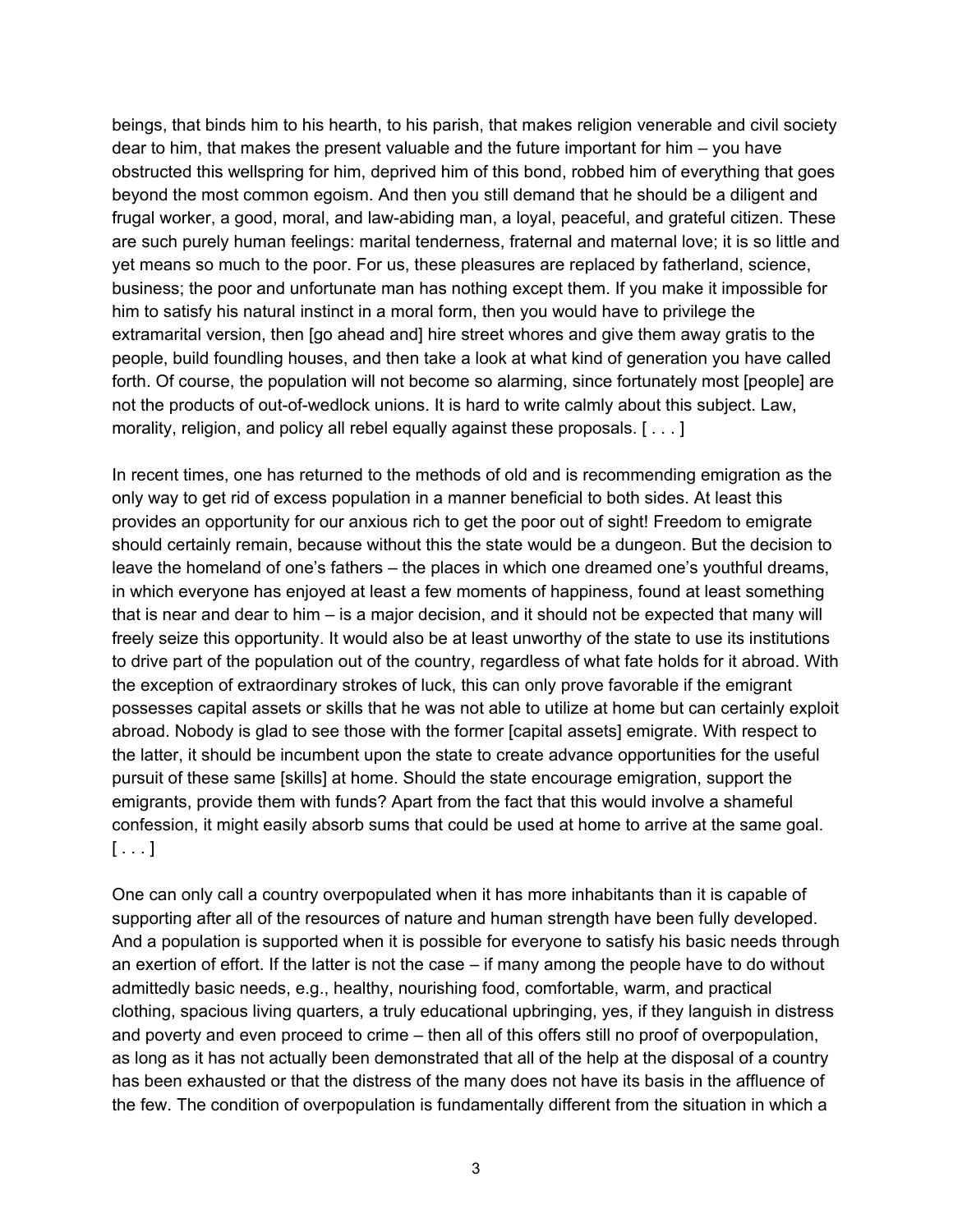population cannot supply its basic needs [*Nahrungslosigkeit*], in which the population – in its entirety or just in part – is unable to support itself because it cannot develop all of the resources at its disposal. Both conditions are similar in their symptoms and consequences, [but] in their causes and hence their remedies infinitely different. [ . . . ]

But the distress that  $[\ldots]$  shows itself now? The poverty that is so widespread? What, one asks, can all of your theorems prove versus appearances, versus experience? The state of emergency [characteristic] of our time is therefore supposed to arise from a discrepancy between population and production. Overpopulation is supposed to be imminent or already here. If this were the case, it would have to show up first in rising food prices. But, on the contrary, these are continuously sinking, and anxious farmers are already saying: improved agricultural systems are producing too much, and the population is not capable of consuming the fruits annually harvested. Hence, there is an abundance of food, and yet there are supposed to be too many people. Herein lies an outright contradiction. Yes, comes the reply, man needs more than bread, and the poor man is often unable to eke out the most basic necessities even with all this abundance and all the inexpensive prices. Thus we arrive at two completely different causes for the state of emergency: the greater artificial needs of the world of today and the smaller earnings of a portion of the population.

Even with all the reasons offered for today's misery, one cause that puts the phenomenon in an entirely different light has been emphasized only a little: namely, that not only has the population increased, but that recently a major portion of it has, in a sense, fully ascended to a position of natural consumption. [ . . . ]

Compare the position of a farmer or a burgher or a craftsman in our time with the situation of those who did their work among our ancestors, and one will soon recognize that, back then, a smaller number of people could live comfortably because the greater number was pressed down below the level of basic comforts whose satisfaction man, as man, is entitled to demand. Compare then and now, and one will stop complaining about a newly created poverty among these classes and [stop] attributing their cause to an oversized multitude; rather, one will be astonished by the dimensions of, and the infinite increase in, needs that production is able to satisfy. But even here I notice, as a premonition of things to come, that the possibility of endowing the majority of the people with their natural rights was itself determined by their endowment with these natural rights; that even here there was an interaction, that even here the most just procedure was the most useful, that freedom was the salvation. Slave labor remains slave labor; under certain circumstances, it can yield a greater net return for its lord and master, but it delivers a smaller gross volume to society. Free labor feeds a larger population. Property arouses a zeal for improvement. The certainty of bequeathing the fruits of one's labor to one's descendents leads to thrift, and the kind of glittering wealth that among a slave people is concentrated in the hands of a rich few is nothing compared with the bulk of capital that forms and is broadly distributed when there is a free, diligent, and industrious people. [ . . . ]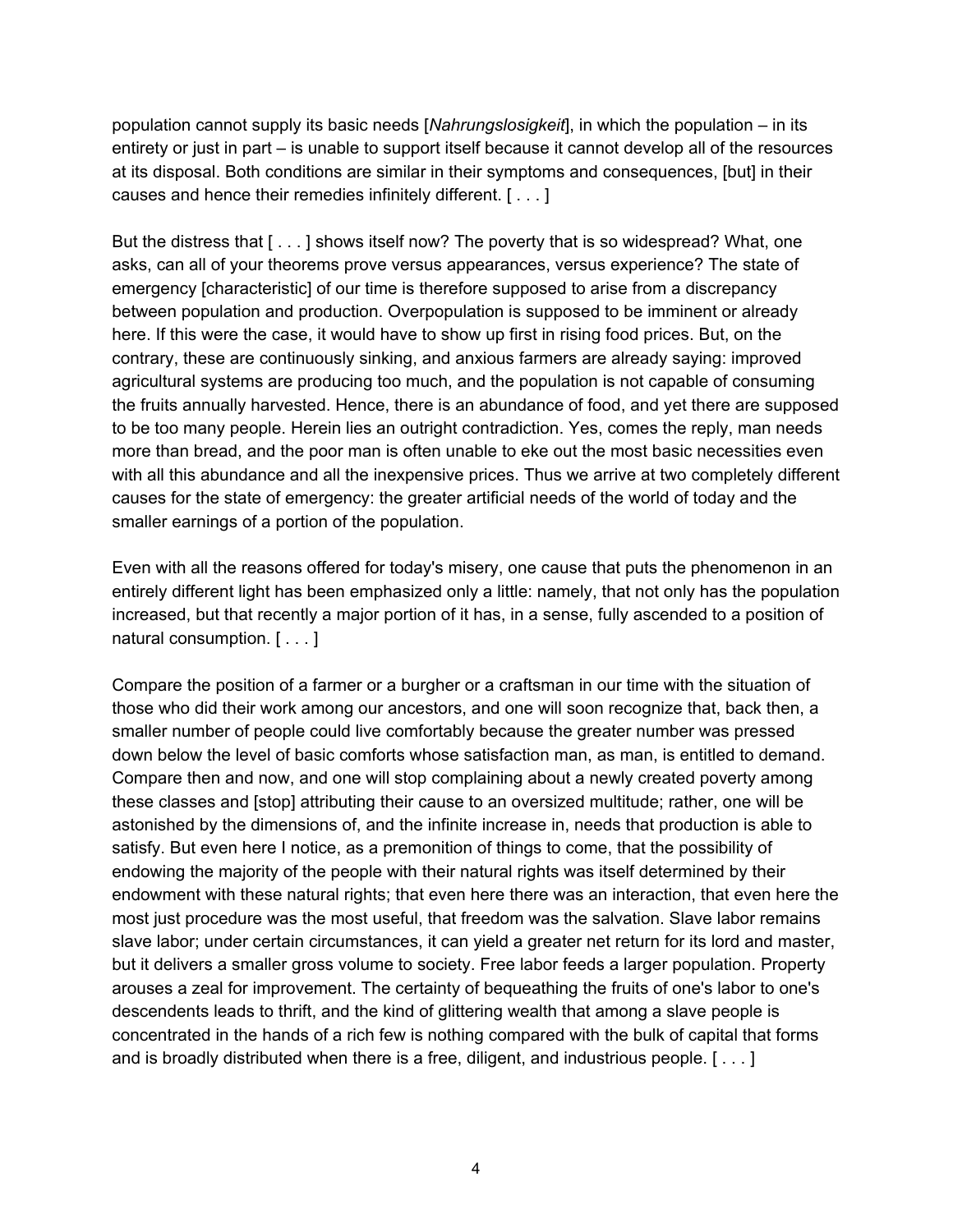But it is not just that the population has increased, not just that the majority of the people has ascended to a level of greater freedom and therefore greater needs; the needs of all have increased, and what is now a need for the poorest was once not even so for the richest. Compare the household of a day laborer in our time with that of a prince from the Middle Ages, and we find that the former has many advantages that contribute fundamentally toward increasing life's comforts, while the latter has only an abundance of objects whose abundance is of no value. The tables and chairs of the most wretched hut are more comfortable than the thrones of our ancestors; a hundred years ago, windows and mirrors were just rare showpieces for the rich; shirts were a luxury; 250 years ago, the rooms of Queen Elizabeth of England were strewn with rushes; even the useful tools, the knives and axes of prehistoric times, how rough and clumsy, how unsuitable they were. Only in weapons was there art, and yet, what are the weapons of the Middle Ages compared to ours as soon as we start paying attention to their use? An abundance of objects from raw production, of food and drink and artless clothing materials was luxury in the Middle Ages. There is no need to prove that today there is a larger sum total of goods for consumption, a greater number of advantages, amenities, and benefits distributed throughout Europe, and distributed far better, than in any other period in history. Here, it should not be forgotten that greater thrift in the consumption of raw products, of the most necessary things, has not emerged as result of want, but as a natural companion to culture and an expanded sphere of consumption.

"But these artificial, newly arisen needs, how is a poor man supposed to satisfy them; how can they be met in sufficient quantity for an ever growing number of people?" So you believe that you are facilitating the satisfaction that has become a popular need – and not to the detriment of humanity – when you diminish the effort required to meet it? When population increases, will production not also expand (and, with all these artificial products, at a rate that infinitely exceeds the progression of the census figures)? Are not new and more perfect products that facilitate life being discovered daily and disseminated at rapid speed? Has not natural energy, because of how it was harnessed by artificial machines, concluded a new alliance with man and commended its services to him in a manner in which it had previously not paid him such tribute? Thought has become productive; it takes effect in the wheels of the steam machine, and immeasurable masses of goods owe their origins to theoretical speculation. And while one certainly complains about shortages and inflation, is one not complaining about the abundance and worthlessness of commodities? The population does not seem to have followed production, the latter seems to have stepped ahead more rapidly than the former. Here too, in any event, an analogous law is at work: more has been produced because more was used, and because more was produced, more was used.

So the land's current yield of consumer goods more than suffices to feed the population, as is proven by low grain prices; this yield is capable of an extraordinary increase; its consumption has grown comparatively smaller; products from abroad will still be the reward for our hard work, and will always be so; artificial needs are satisfied more easily on a daily basis, and yet should Europe not feed its children because that is asking too much? Should overpopulation be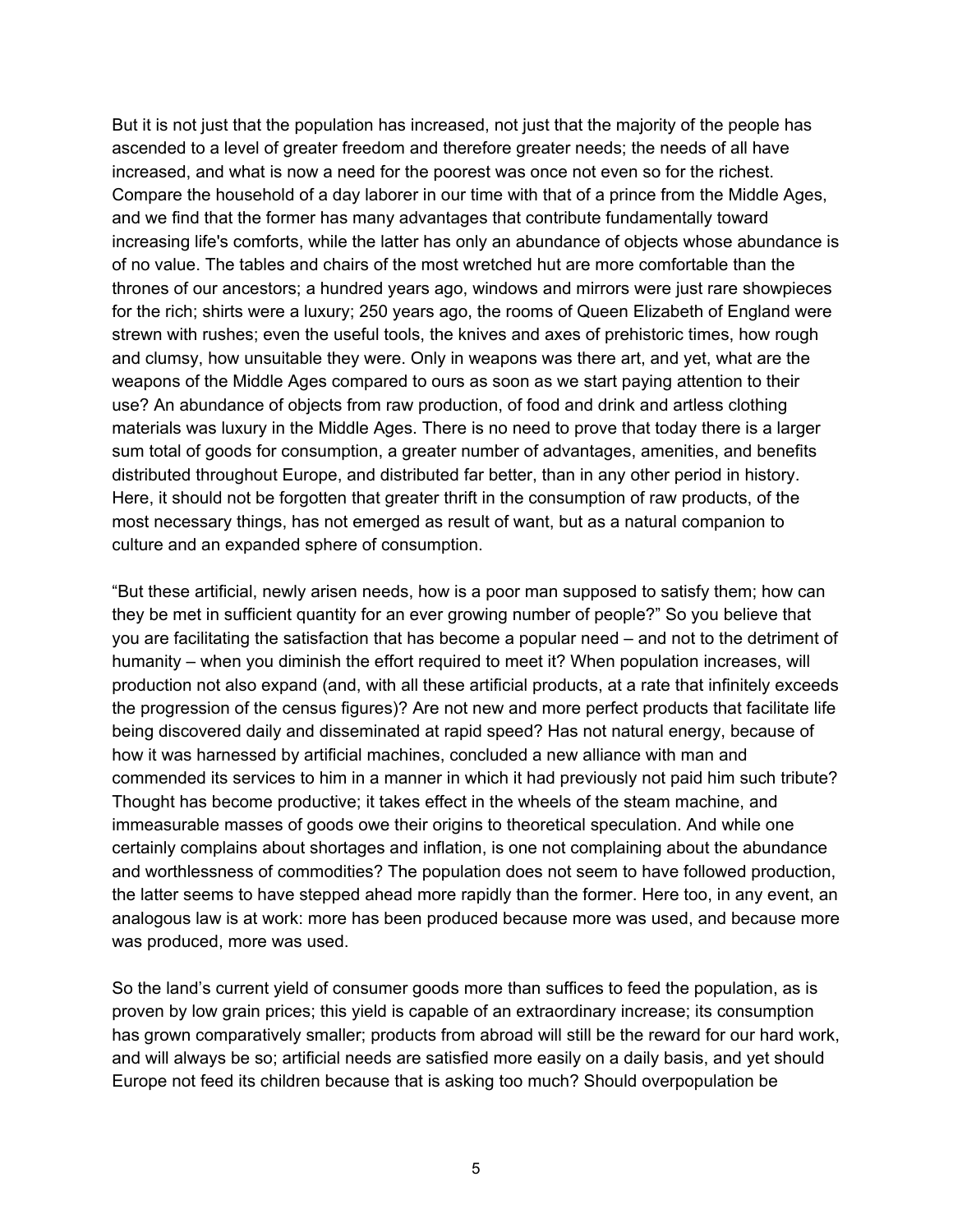imminent or already here? Overpopulation? Where soil and human effort produce more than is used? Never can such contradictions be united.

"But with all this you do not explain this misery and poverty, which you are in no position to deny!" But that is not what I want [to explain] thereby, rather I [want to] prove that the surplus of population cannot be the root of the evil. It cannot be this, because we are still far from having a situation in which all sources of assistance are exhausted, used to the greatest extent possible, or even made fully accessible. Consequently, the disturbing condition that all of us are lamenting may be described not as a condition of overpopulation, but as an inability to provide for basic needs [*Nahrungslosigkeit*]. This is not another name for the same thing, there is a very big difference; from the moment we acknowledge the condition as such, we are liberated from the terrible (and hardly achievable) task of working toward reducing the population or at least preventing its increase. We are dealing rather with the search for circumstances that prevent the existing, still too small population from developing all the powers at its disposal to the fullest and most successful extent possible. In order to remedy an evil, one needs at the very outset to become acquainted with its cause. In order to counteract this inability to provide for basic needs [*Nahrungslosigkeit*], one has to have found its sources. And, truly, in our highly cultivated states, one need not search far to identify active causes that bring about the impoverishment of numerous classes of the people with far greater certainty than an increase in the popular multitude. What's astonishing is not that poverty exists, but that it is not greater.

It was mentioned above that agriculture in almost no European state has reached the level to which it is determined to rise by nature. But the same circumstances that are largely to blame for this evil are simultaneously responsible for the fact that most of the advantages ensuing from agriculture fail to accrue to the numerous and respectable class of actual farmers and are not applied to productive undertakings. All the circumstances that bring about the indivisibility of the [landed] estates, that remove the land, and the servile burdens that rest on it, from open commerce, everything that brings considerations into the relationship of man to landed property other than those of its optimal use, everything that holds this back also contributes to a situation in which agriculture fails to brings forth as many advantages as it could and [in which] fewer claim as many of its advantages as they are entitled to. The shackled state of agriculture has pushed a major portion of the population into the trades; [a portion of the population that] would have found a secure lifelong occupation in agriculture if this were free of burdens and restrictions. It is not in the agricultural villages, but in the factory sites, cities, and their environs that the tragic symptoms of an inability to meet basic needs [*Nahrungslosigkeit*] have emerged most visibly.

But how [it is that] so many causes reside in the trades themselves, or even more in the institutions relevant to their operation, with the result that the advantages arising from them are neither so great nor so broadly distributed as might be possible under a better arrangement – much of this remains to addressed in the following pages of this publication. When there are complaints that so many workers are not finding remuneration, one should not begin instigating the removal of these workers – not to mention shackling them – rather one should first explore